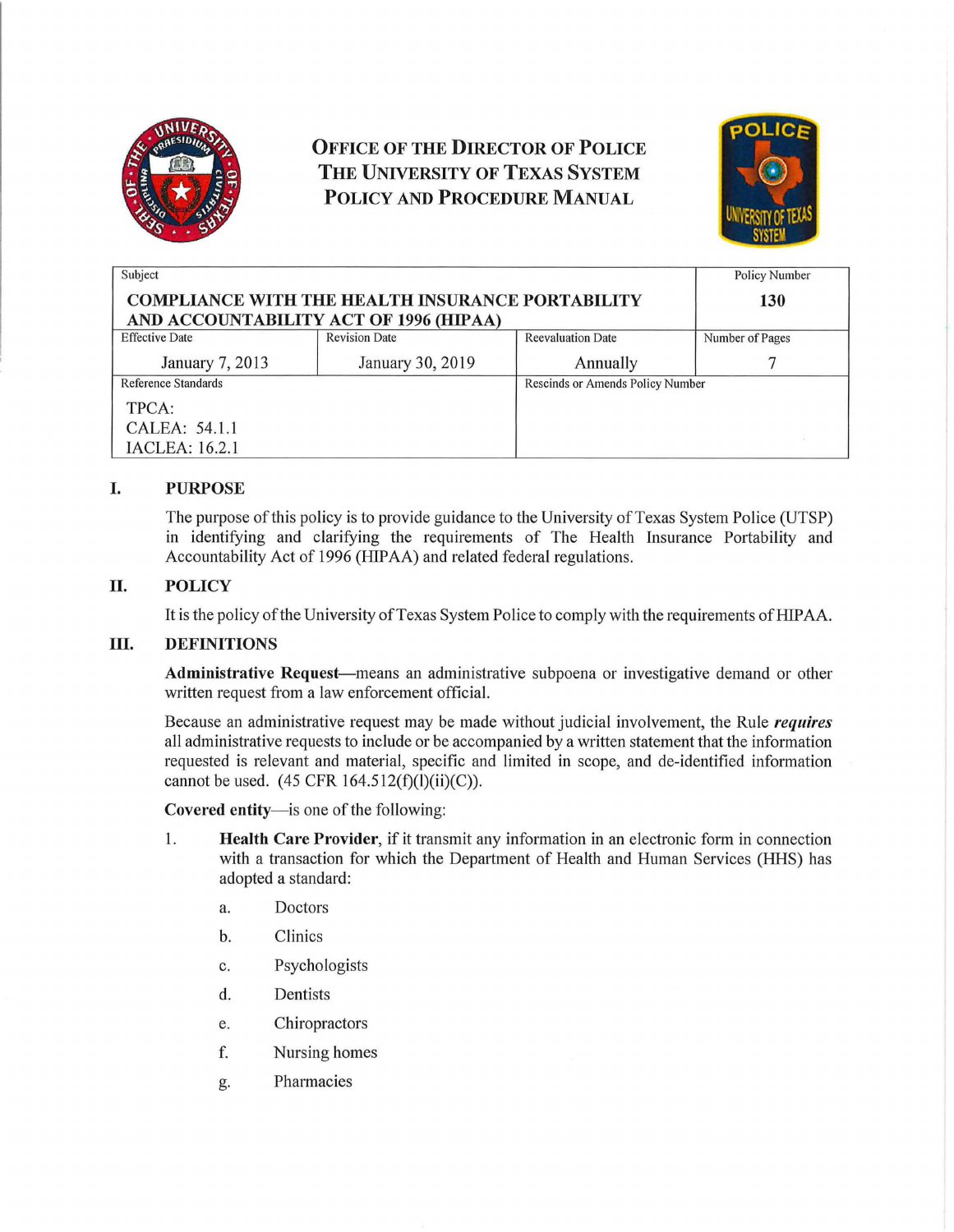## 2. A Health Plan

- a. Health insurance companies
- b. HMOs
- c. Company health plans
- d. Government programs that pay for health care, such as Medicare, Medicaid, and the military and veterans' health care programs

## 3. A Health Care Clearinghouse

a. Includes entities that process nonstandard health information they receive from another entity into a standard (i.e., standard electronic format or data content), or vice versa

De-identified Health Information-Under HIPAA's "safe harbor" standard, information is considered de-identified if all protected health information has been removed, and there is no reasonable basis to believe that the remaining information could be used to identify a person.

There are no restrictions on the use or disclosure of de-identified health information. Deidentified health information neither identifies nor provides a reasonable basis to identify an individual. De-identified information is not protected, and can be shared without limit.

Disclosure--Covered entities may only use or disclose PHI as permitted or required by the Privacy Rule. Disclosure is the release, transfer, provision of access to, or divulging in any other manner of information outside the entity. Examples of permitted uses and disclosures of PHI are:

- a. Required by law
- b. Public health activities
- c. About victims of abuse, neglect or domestic violence
- d. Health oversight activities
- e. Judicial and administrative proceedings
- f. Law enforcement purposes
- g. To avert a serious threat to health or safety

Family Educational Rights and Privacy Act of 1974 (FERPA) -- FERPA is a federal law that, along with federal regulations implementing the law, protects the privacy of student education records. FERPA generally requires a university to have written permission from a student attending the university before the university may release any information from the student's education record. *FERPA applies only to the disclosure of information obtained from an education record.* 

FERPA does not apply to the disclosure of information from any other source. *However, once the information is reported to a university official and becomes a record, the information in the record becomes subject to FERPA.* 

The Health Insurance Portability and Accountability Act of 1996 (HIPAA) -- The Health Insurance Portability and Accountability Act of 1996 is a law passed by Congress intended to establish transaction, security, privacy and other standards to address concerns about the electronic exchange of health information.

- 1. HIPAA does not apply to student medical records
- 2. HIPAA does not apply to student education records subject to FERPA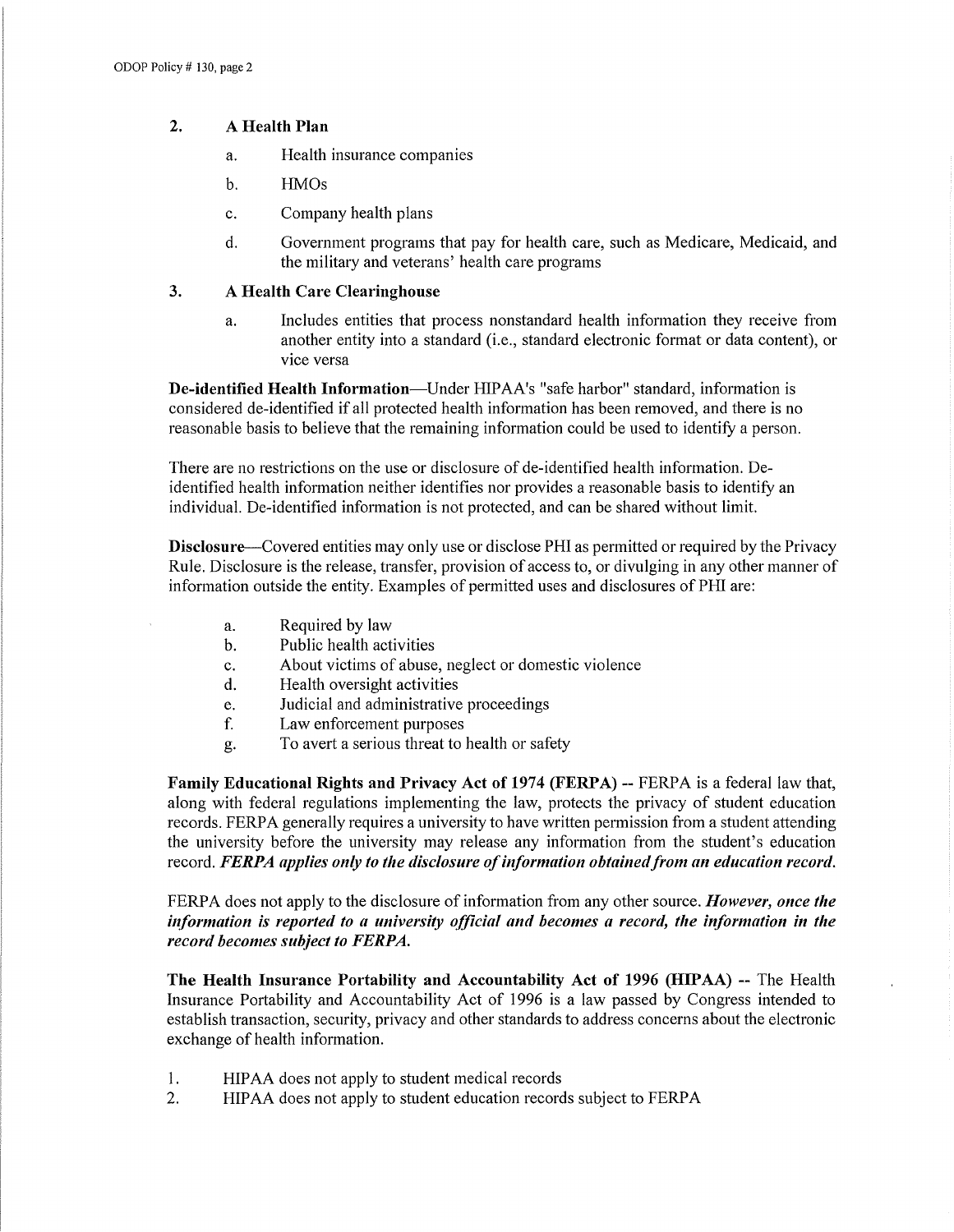The HIP AA Privacy Rule provides federal protections for personal health information held by covered entities and gives patients an array of rights with respect to that information. The Rule protects all "individually identifiable health information" held or transmitted by a covered entity or its business associate, in any form or media, whether electronic, paper, or oral. The Privacy Rule calls this information "protected health information (PHI).

The Security Rule specifies a series of administrative, physical and technical safeguards for covered entities to use to assure the confidentiality, integrity, and availability of electronic protected health information.

Hybrid Entity-For example, a university health clinic that is a HIPAA covered entity and has health information to which the Privacy Rule does *not* apply.

In Electronic Form-means using electronic media, electronic storage media including memory devices in computers (hard drives) and any removable/transportable digital memory medium, such as magnetic tape or disk, optical disk, or digital memory card; or transmission media used to exchange information already in electronic storage media.

Transmission media include, for example, the internet (wide-open), extranet (using internet technology to link a business with information accessible only to collaborating parties), leased lines, dial-up lines, private networks, and the physical movement of removable/transportable electronic storage media.

Certain transmissions, including of paper, via facsimile, and of voice, via telephone, are not considered to be transmissions via electronic media, because the information being exchanged did not exist in electronic form before the transmission.

Minimum Necessary Standard-A standard in HIPAA's privacy rule that requires covered entities to make reasonable efforts to limit protected health information (PHI) to the minimum necessary to accomplish the intended purpose of the use, disclosure, or request.

Privacy Rule-- The Privacy Rule standards address the use and disclosure of individuals' health information-called "protected health information" by organizations subject to the Privacy Rule  $-$  called "covered entities," as well as standards for individuals' privacy rights to understand and control how their health information is used.

*The Privacy Rule does not prevent covered entities from establishing internal policies that provide greater protections, or that offer consumers greater rights; moreover, the Rule does not preempt more stringent state laws.* 

Effective September 1, 2012 Texas House Bill 300 expanded the definition of a covered entity, mandated new patient privacy protocols for covered entities and implemented harsher penalties for privacy violations related to electronic health records. House Bill 300 significantly expanded patient privacy protections for Texas covered entities beyond those federal requirements as outlined by the Health Insurance Portability and Accountability Act of 1996 ("HIPAA") and the Health Information Technology for Economic and Clinical Health (or "HITECH") Act.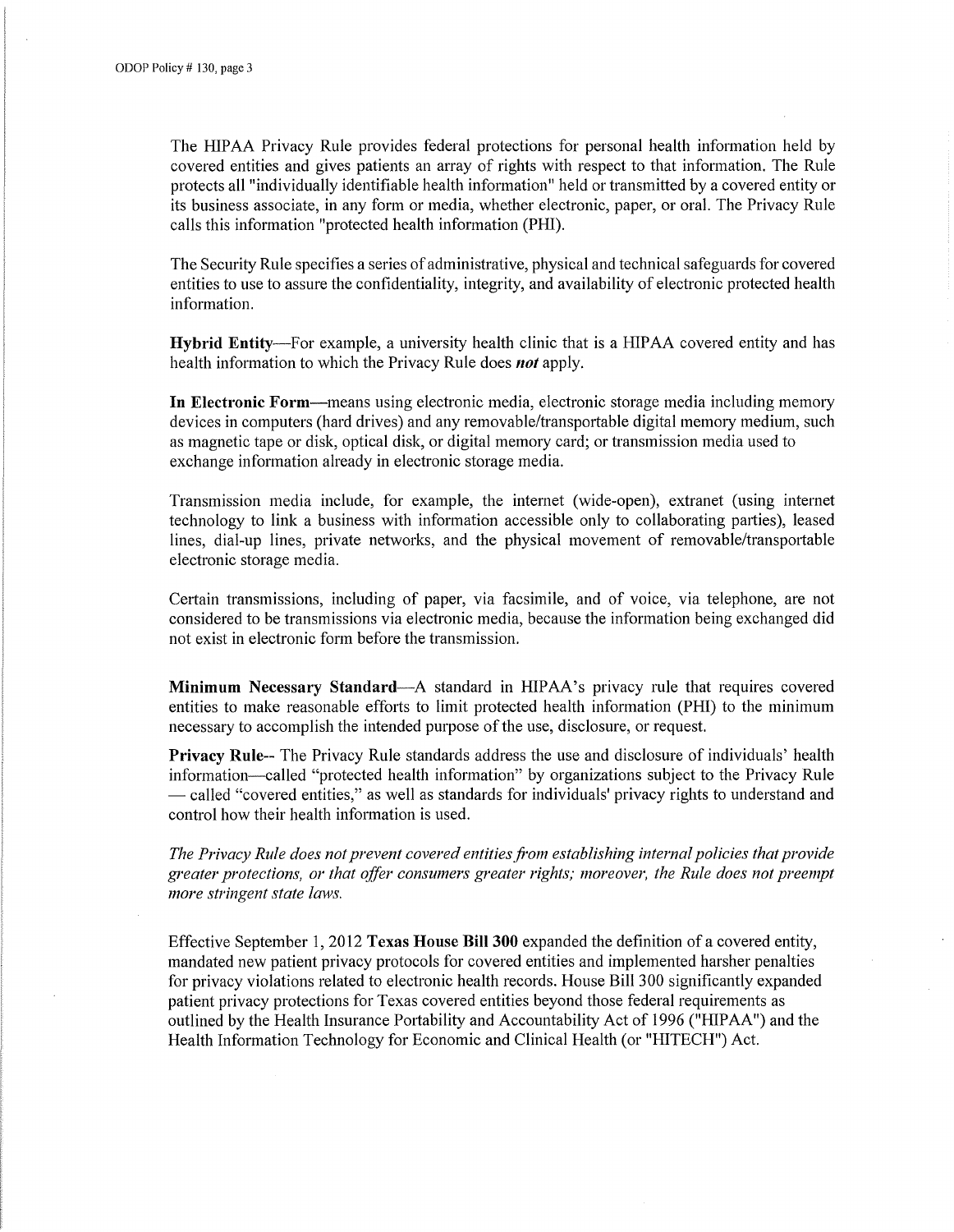Protected Health Information (PHI)—all "individually identifiable health information" held or transmitted by a covered entity or its business associate, in any form or media, whether electronic, paper, or oral.

PHI is information, including demographic data, that relates to:

- 1. The individual's past, present or future physical or mental health or condition
- 2. The provision of health care to the individual
- 3. The past, present, or future payment for the provision of health care to the individual

and that identifies the individual or for which there is a reasonable basis to believe can be used to identify the individual.

Individually identifiable health information includes many common identifiers:

- 1. Name
- 2. Address
- 3. Birth date
- 4. Social Security number
- 5. Electronic mail addresses
- 6. Vehicle identifiers including license plate numbers
- 7. Full face photographic images

The definition of protected health information (PHI) under the Health Insurance Portability and Accountability Act (HIP AA) specifically excludes identifiable health information in "education records" subject to the Family Education Rights and Privacy Act (FERPA, 20 USC 1232g).

Security Rule-The HIPAA Security Rule establishes national standards to protect individuals' electronic personal health information that is created, received, used, or maintained by a covered entity.

#### IV. DISCLOSURE OF INFORMATION TO LAW ENFORCEMENT

The Rule permits covered entities to disclose protected health information (PHI) to law enforcement officials, without the individual's written authorization, under specific circumstances.

- A. To comply with a court order or court-ordered warrant, a subpoena or summons issued by a judicial officer, or a grand jury subpoena.
- B. To respond to an administrative request
- C. To respond to a request for PHI for purposes of identifying or locating a suspect, fugitive, material witness or missing person.
	- 1. The covered entity must limit disclosures of PHI to name and address, date and place of birth, social security number, ABO blood type and rh factor, type of injury, date and time of treatment, date and time of death, and a description of distinguishing physical characteristics.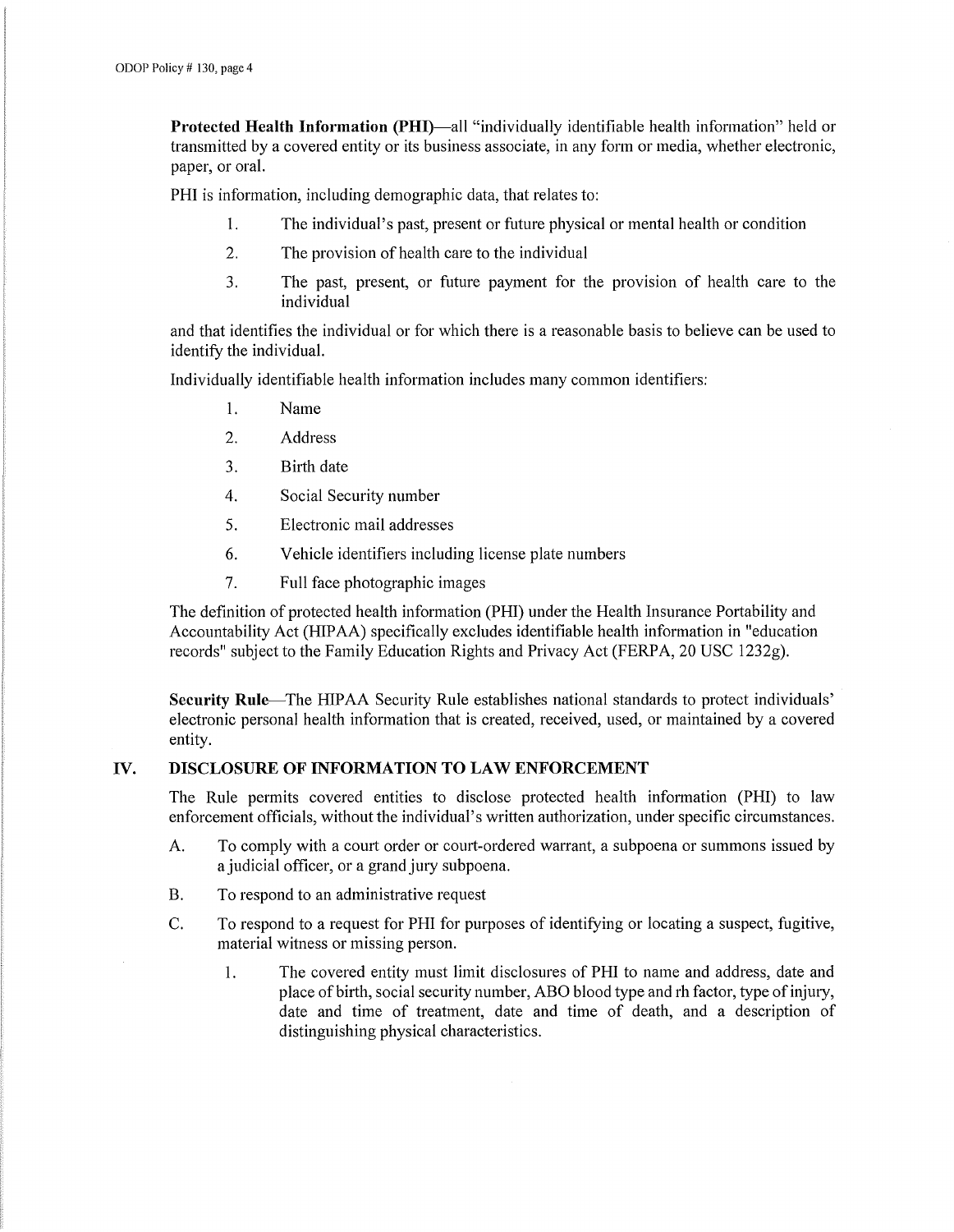- 2. Other information related to the individual's DNA, dental records, body fluid or tissue typing, samples, or analysis cannot be disclosed under this provision, but may be disclosed in response to a court order, warrant, or written administrative request (45 CFR  $164.512(f)(2)$ ).
- D. This same limited information may be reported to law enforcement:
	- 1. About a suspected perpetrator of a crime when the report is made by the victim who is a member of the covered entity's workforce  $(45 \text{ CFR } 164.502(j)(2));$
	- 2. To identify or apprehend an individual who has admitted participation in a violent crime that the covered entity reasonably believes may have caused serious physical harm to a victim, provided that the admission was not made in the course of or based on the individual's request for therapy, counseling, or treatment related to the propensity to commit this type of violent act  $(45 \text{ CFR } 164.512(i)(1)(ii)(A),$  $(j)(2)-(3)$ ).

#### **V. Child Abuse Victims or Adult Victims of Abuse, Neglect or Domestic Violence**

Child abuse or neglect may be reported to any law enforcement official authorized by law to receive such reports and the agreement of the individual is not required (45 CFR 164.512(b)(1)(ii)).

Adult abuse, neglect, or domestic violence may be reported to a law enforcement official authorized by law to receive such reports  $(45 \text{ CFR } 164.512(c))$ :

- $\bullet$  If the individual agrees;
- If the report is required by law; or
- If expressly authorized by law, and based on the exercise of professional judgment, the report is necessary to prevent serious harm to the individual or others, or in certain other emergency situations (see 45 CFR  $164.512(c)(1)(iii)(B)$ ).

Ifthe individual is unable to agree because of incapacity, a law enforcement or other public official authorized to receive the report represents that the protected health information for which disclosure is sought is not intended to be used against the individual and that an immediate enforcement activity that depends upon the disclosure would be materially and adversely affected by waiting until the individual is able to agree to the disclosure.

Furthermore, covered entities may disclose information if, in their professional judgment, they believe the disclosure is necessary to prevent serious harm to the individual or other potential victims, unless the covered entity believes informing the individual would place the individual at risk of serious harm.

Notice to the individual of the report may be required (see 45 CFR  $164.512(c)(2)$ ).

#### **VI. SUPPLEMENTARY DISCLOSURES TO LAW ENFORCEMENT**

- A. State laws commonly require health care providers to report incidents of gunshot or stab wounds, or other violent injuries; and the Rule permits disclosures of PHI as necessary to comply with these laws. (See Section VII Texas Health and Safety Code)
- B. A covered entity may disclose PHI in response to a law enforcement official's request for information about an individual who is or is suspected to be a victim of a crime, if: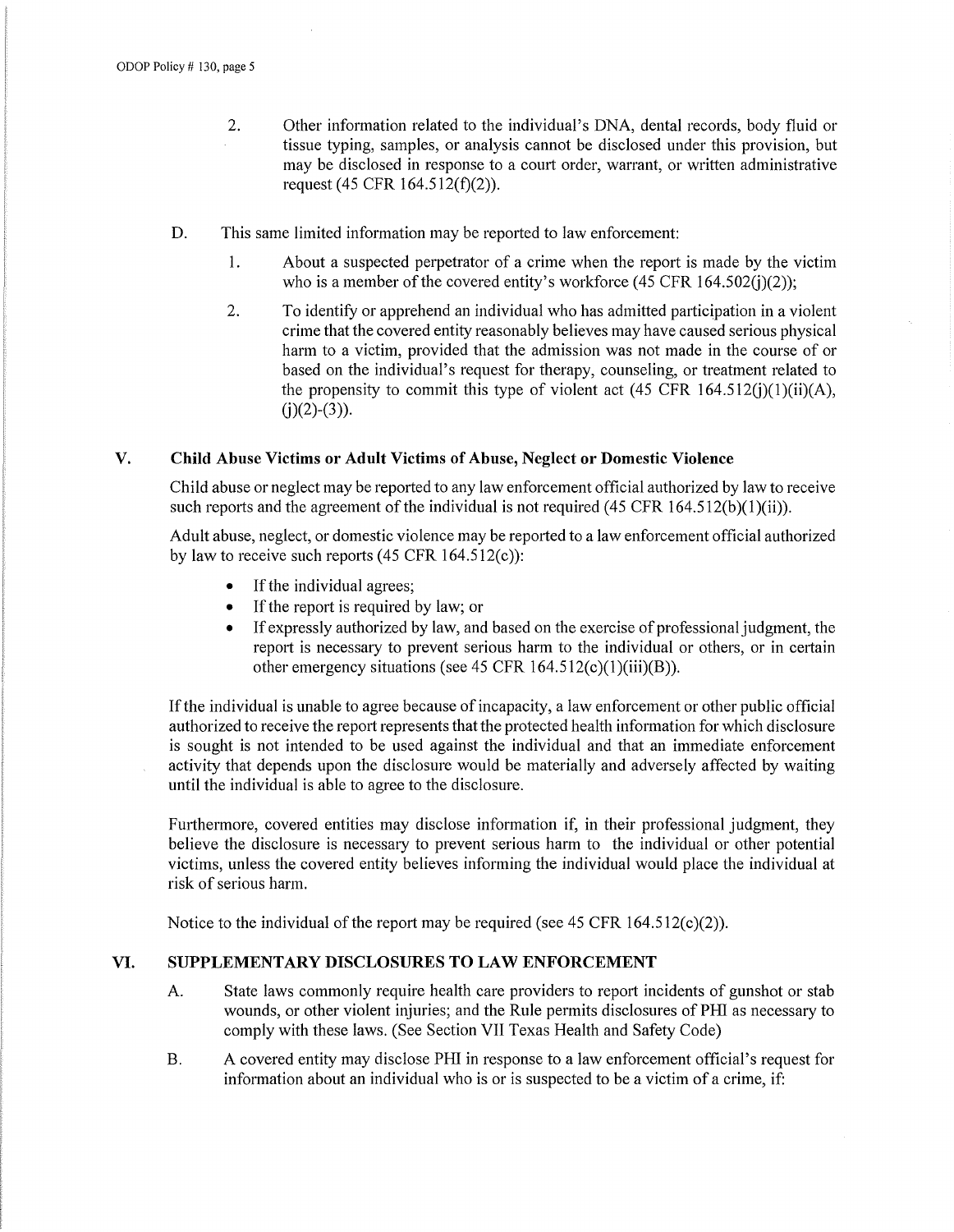- 1. The law enforcement official represents that such information is needed to determine whether a violation of law by a person other than the victim has occurred, and such information is not intended to be used against the victim;
- 2. The law enforcement official represents that immediate law enforcement activity that depends upon the disclosure would be materially and adversely affected by waiting until the individual is able to agree to the disclosure.
- C. A covered entity may disclose PHI about an individual who has died to a law enforcement official for the purpose of alerting law enforcement of the death of the individual if the covered entity has a suspicion that such death may have resulted from criminal conduct ( 45 CFR 164.512(f)(4)).
	- 1. Information about a decedent may also be shared with medical examiners or coroners to assist them in identifying the decedent, determining the cause of death, or to carry out their other authorized duties (45 CFR  $164.512(g)(1)$ ).
	- 2. To report PHI that the covered entity in good faith believes to be evidence of a crime that occurred on the covered entity's premises (45 CFR 164.512(f)(5)).
- D. When responding to an off-site medical emergency, as necessary to alert law enforcement about criminal activity, specifically, the commission and nature of the crime, the location of the crime or any victims, and the identity, description, and location of the perpetrator of the crime (45 CFR 164.512( $f$ )(6)). This provision does not apply if the covered health care provider believes that the individual in need of the emergency medical care is the victim of abuse, neglect or domestic violence; see above Adult abuse, neglect, or domestic violence for when reports to law enforcement are allowed under 45 CFR 164.512(c).
- E. When consistent with applicable law and ethical standards:
	- **1.**  To a law enforcement official reasonably able to prevent or lessen a serious and imminent threat to the health or safety of an individual or the public (45 CFR  $164.512(i)(1)(i)$ ; or
	- 2. To identify or apprehend an individual who appears to have escaped from lawful custody (45 CFR 164.512(j)(1)(ii)(B)).
- F. For certain other specialized governmental law enforcement purposes, such as:

To federal officials authorized to conduct intelligence, counter-intelligence, and other national security activities under the National Security Act (45 CFR  $164.512(k)(2)$ ) or to provide protective services to the President and others and conduct related investigations (45 CFR 164.512(k)(3));

G. To respond to a request for PHI by a correctional institution or a law enforcement official having lawful custody of an inmate or others if they represent such PHI is needed to provide health care to the individual; for the health and safety of the individual, other inmates, officers or employees of or others at a correctional institution or responsible for the transporting or transferring inmates; or for the administration and maintenance of the safety, security, and good order of the correctional facility, including law enforcement on the premises of the facility  $(45 \text{ CFR } 164.512 \text{ (k)}(5))$ .

**Except when required by law, the disclosures to law enforcement summarized above are subject to a minimum necessary determination by the covered entity (45 CFR 164.502(b), 164.514(d)).**